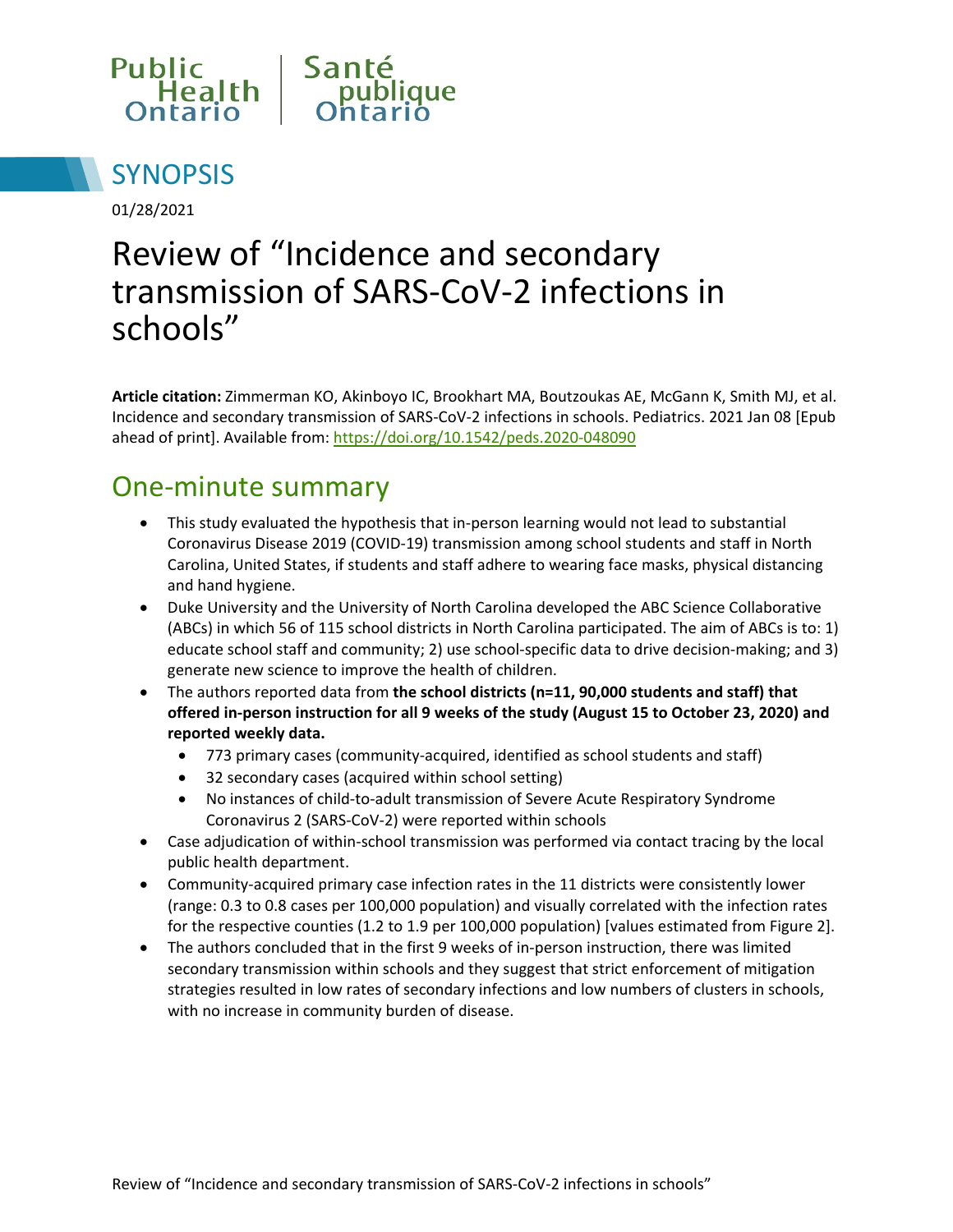## Additional information

- Prior to the start of the school quarter, and continuing through the quarter, there was an education campaign on COVID-19 prevention, transmission, and outcomes for school staff, school leaders and parents.
- Of the 115 school districts in North Carolina, 56 joined the ABCs. Participating districts were:
	- Larger in school population size (7,739 vs. 4,516)
	- Had fewer non-Hispanic white students (46.8% vs. 54.9%)
	- Offered fewer weeks of in-person instruction (3.6/9 vs. 5.7/9)
- All ABC and non-ABC schools were required to follow mitigation strategies as directed by the North Carolina Department of Health and Human Services (NCDHHS) which included universal masking of staff and students (≥5 years old), maintaining 6-foot physical distancing, hand hygiene, and daily symptom monitoring and temperature checks.
- Clusters of cases (as defined by 5 cases over 14 days in one facility, with possible epidemiological link) occurred in 15 traditional public schools, 11 of these clusters (89 cases) occurred in schools not participating in ABCs. There were 4 clusters of 20 cases in ABCs participating schools; 1 cluster occurred in a school district that was only open for 4 weeks of in-person instruction and the remaining 3 clusters (15 cases) occurred in school districts that provided data for the manuscript. One of these clusters occurred in a pre-kindergarten class where masking was not required and two clusters occurred in special needs environments where one cluster was felt to be linked to children eating together in close proximity.
- Besides the 15 clusters in traditional public schools with in-person learning, additional clusters occurred in private schools (19 clusters, 191 cases), charter schools (2 clusters, 10 cases) and traditional public schools with no in-person learning (2 clusters, 10 cases).
- Traditional public school settings with secondary transmission (n=32) included: pre-kindergarten (6), elementary school (11), middle school (6), high school (5), and K-12 (4).
- During the study, the infection rate in residents of North Carolina was approximately 1–2 cases per 1,000 population. Community-acquired infection rates in the 11 districts were higher than infection rates for all of North Carolina (higher by 0.1–1.0/1,000) [estimated from Figure 2].
- Testing of within-school contacts was encouraged, but not required.

#### PHO reviewer's comments

- Caution should be exercised in generalizing the findings from this study. The conclusions from the study may be valid; however, the authors could have strengthened the research by improving the epidemiological study design and use of statistical hypothesis testing. In addition, it is unclear the extent to which within-school contacts were tested and therefore transmission leading to asympomatic infection (occurring in up to 30–50% of children) may not have been captured, leading to an underestimate of secondary transmission.
- The authors did not statistically test their main hypothesis that "in-person instruction, if accompanied by assiduous adherence to masking, distancing, and hand hygiene, would not result in substantial risk of SARS-CoV-2 spread within schools for children or staff."
	- In this study design as described, the ABCs was essentially a intervention applied to the group of schools under study similar to a clinical trial. For example, educational materials and weekly group sessions with school leaders were provided to the participated schools; however, the analysis only described findings from the schools under study. The study